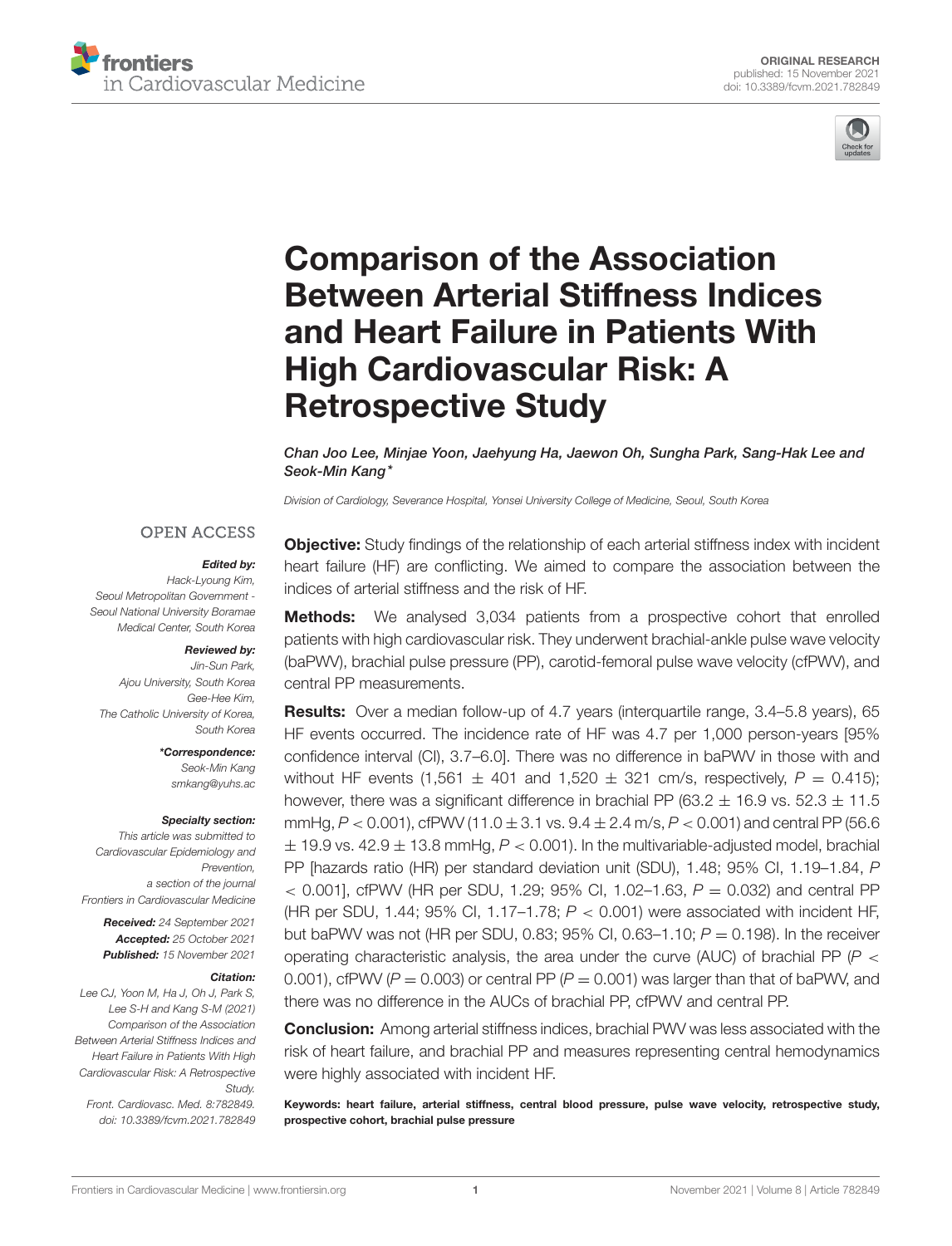# INTRODUCTION

It is estimated that there are 65.3 million people with heart failure (HF) worldwide, and the prevalence of HF is increasing [\(1\)](#page-7-0). The prognosis of HF is very poor, and the survival rate at 5 years after HF diagnosis is only 45.5% [\(2\)](#page-7-1). Despite the development of medications and devices for HF, the risk of death owing to HF remains high. Therefore, there is a need for a pre-emptive prevention strategy that appropriately selects patients at high risk of incident HF and controls risk factors.

The hemodynamic burden on the heart contributes to HF development [\(3\)](#page-7-2). The heart is an organ that produces blood flow; however, it is affected by the pressure within the aorta, which is called ventricular–arterial coupling [\(4\)](#page-7-3). A rise in afterload increases myocardial oxygen demand and causes myocardial wall thickening, and this long-term change has a detrimental effect on the left ventricle (LV), leading to symptomatic HF [\(5\)](#page-7-4). Afterload is affected by complex factors such as pulsatile blood flow and the properties of blood vessels. In particular, an aorta with reduced elasticity has a low capacity as a reservoir for the pulsatile pressure of ventricular ejection and increases afterload [\(4\)](#page-7-3). Therefore, arterial stiffness, which is a general term for reduced arterial elasticity, showed an association with the development of HF in previous studies [\(6,](#page-7-5) [7\)](#page-7-6).

Arterial stiffness can be expressed in several ways. Carotidfemoral pulse wave velocity (cfPWV) and brachial-ankle pulse wave velocity (baPWV) are representative non-invasive measures of arterial stiffness; they are related to the occurrence of cardiovascular disease (CVD) and can be utilised for cardiovascular risk assessment [\(8,](#page-7-7) [9\)](#page-7-8). Another index of arterial stiffness is pulse pressure (PP). Like brachial PP, central PP is closely related to CVD [\(10\)](#page-7-9). Among these measures, brachial PP and cfPWV have been investigated as a predictor for incident HF [\(6,](#page-7-5) [11\)](#page-7-10) but studies on other measures are lacking. Therefore, this study aimed to compare the association between the indices of arterial stiffness and the risk of HF.

# MATERIALS AND METHODS

## Ethics Statements

The Institutional Review Board of the Yonsei University Health System Clinical Trial Center approved the study protocol (4- 2013-0581), and written informed consent was obtained from all participants.

## Study Design and Population

This retrospective study analysed participants of the Cardiovascular and Metabolic Disease Etiology Research Center-High Risk Cohort (CMERC-HI). Briefly, CMERC-HI is a prospective cohort study aimed at developing more specific preventive strategies for patients with a high risk of CVD [\(ClinicalTrials.gov](https://ClinicalTrials.gov) ID: NCT02003781). The following patients were included in the cohort: high-risk patients with hypertension [estimated glomerular filtration rate (eGFR) > 60 mL/min/1.73 m<sup>2</sup> with target organ damage or eGFR  $\leq$ 60 mL/min/1.73 m<sup>2</sup>]; patients with diabetes mellitus with albuminuria; anuric patients with end-stage renal disease who were undergoing dialysis; relatives of patients with acute myocardial infarction (men aged < 55 years; women aged < 65 years); patients with asymptomatic atherosclerotic CVD [abdominal aorta diameter  $\geq$  3 cm or ankle-brachial index (ABI) < 0.9, carotid plaque or carotid intima-media thickness ≥ 0.9 mm, asymptomatic old cerebrovascular accident, or >30% stenosis in at least one major coronary artery]; patients with rheumatoid arthritis aged > 40 years and taking methotrexate and a steroid; patients with atrial fibrillation with a CHA2DS2- VASc score  $\geq$  1; and kidney transplant recipients at  $>3$ months after transplantation. Persons aged > 20 years who met at least one of the inclusion criteria were enrolled. The exclusion criteria were as follows: a history of acute coronary syndrome, symptomatic coronary artery disease or symptomatic peripheral artery disease, or HF; a life expectancy of <6 months; pregnancy; or a history of contrast allergy and related adverse effects.

## Central Hemodynamic Measurements, baPWV and Brachial Pulse Pressure

The central hemodynamic were evaluated using the SphygmoCor system (AtCor Medical, Sydney, Australia) with patients in the sitting position after 10 min of rest. A high-fidelity micromanometer (Millar Instruments, Houston, TX, USA) was used to record peripheral pressure waveforms from the radial arteries, as reported previously [\(12,](#page-7-11) [13\)](#page-7-12). Radial artery waveforms were obtained from the patient's arm without an arteriovenous fistula. The SphygmoCor system obtains the ascending aortic pressure waveform from the radial artery waveform using its validated mathematical transfer function. The central systolic blood pressure (BP), diastolic BP, PP, augmentation pressure, forward wave amplitude, and augmentation index were acquired from the aortic pressure waveform analyses. Central PP was calculated as the difference between the systolic and diastolic BPs. cfPWV was measured as specified previously [\(14\)](#page-7-13). Briefly, electrocardiogram and carotid/femoral pulse waves were obtained simultaneously to calculate the transit time using the foot-to-foot method. The distance travelled by the pulse wave was calculated by subtracting the sternal notchright carotid site from the right femoral site-sternal notch distances [\(14\)](#page-7-13).

baPWV was measured using a volume-plethysmography device (OMRON, Tokyo, Japan). The patients were examined while resting in the supine position. Electrocardiographic electrodes were placed on both wrists, and cuffs were wrapped on both arms and ankles. Pulse volume waveforms at both brachial and posterior tibial arteries were recorded using a semiconductor pressure sensor after patients rested for at least 5 min. The heart rate was continuously recorded with flow and pressure tracings gated to the electrocardiogram, and baPWV was calculated automatically using time-phase analysis. The distance between the upper arm and ankle was estimated based on height. We used the average baPWV from right and left measurements in the analysis. Brachial pulse pressure was calculated using the systolic and diastolic blood pressures derived during baPWV measurement.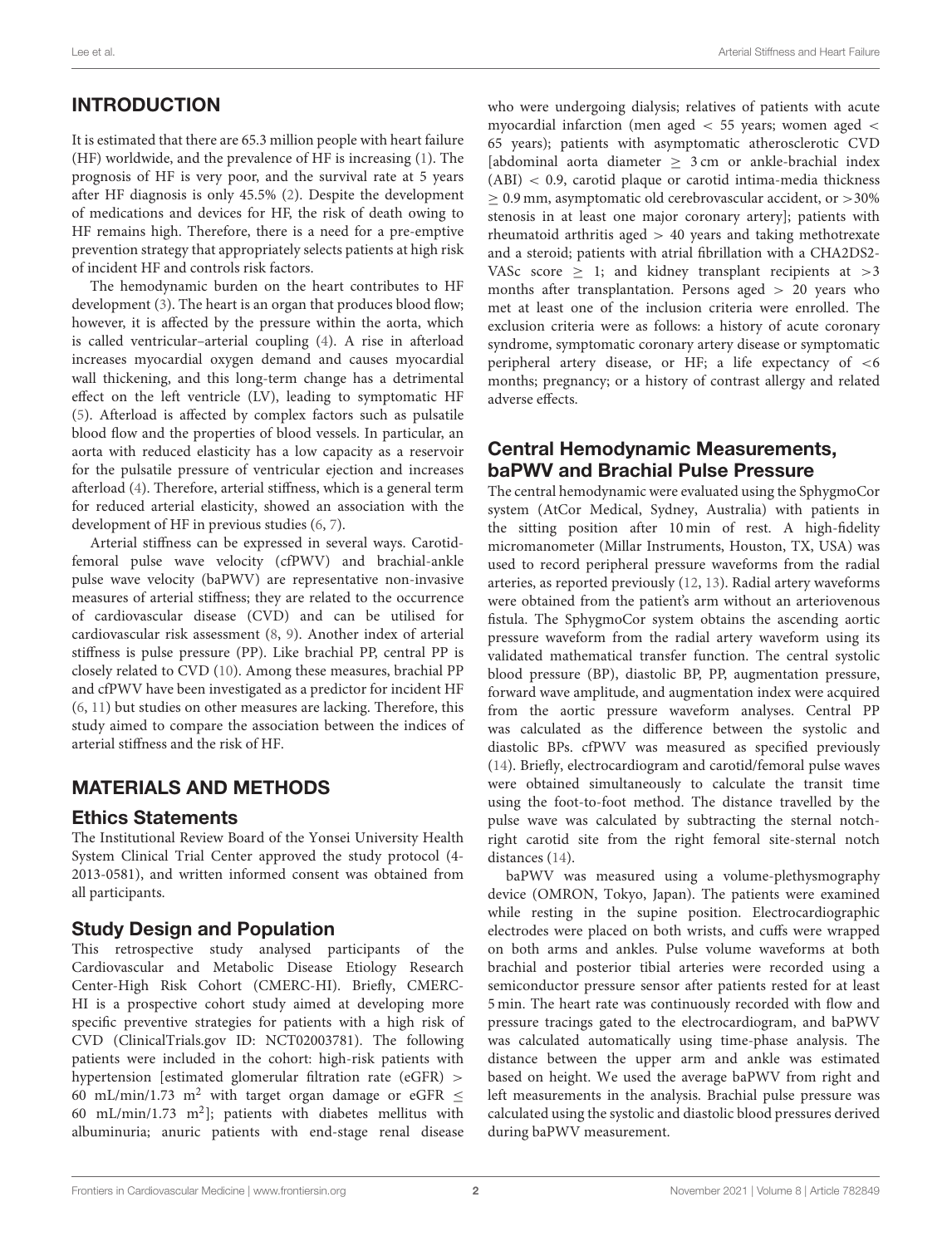<span id="page-2-0"></span>

|                                     | Total ( $N = 3,034$ ) | No incident HF ( $N = 2,969$ ) | Incident HF $(N = 65)$ | P-value |
|-------------------------------------|-----------------------|--------------------------------|------------------------|---------|
| Age, years                          | $59.2 \pm 11.6$       | $59.1 \pm 11.6$                | $61.4 \pm 12.3$        | 0.110   |
| Men, N (%)                          | 1,656 (54.6)          | 1,618 (54.5)                   | 38 (58.5)              | 0.611   |
| BMI, $kg/m2$                        | $25.1 \pm 3.6$        | $25.1 \pm 3.6$                 | $24.7 \pm 3.2$         | 0.390   |
| Hypertension, N (%)                 | 2,534 (83.5)          | 2,474 (83.3)                   | 60 (92.3)              | 0.155   |
| Type 2 diabetes, $N$ (%)            | 1,381 (45.5)          | 1,346 (45.4)                   | 35(53.8)               | 0.217   |
| SBP. mmHa                           | $128.3 \pm 18.0$      | $128.0 \pm 17.7$               | $141.3 \pm 25.6$       | < 0.001 |
| DBP, mmHq                           | $76.7 \pm 10.7$       | $76.8 \pm 10.6$                | $74.8 \pm 14.2$        | 0.285   |
| Antihypertensive medications, N (%) | 2,508 (82.7)          | 2,446 (82.4)                   | 62 (95.4)              | 0.010   |
| RASB, N (%)                         | 1,935 (63.8)          | 1,891 (63.7)                   | 44 (67.7)              | 0.594   |
| $CCB, N (\%)$                       | 1,507 (49.7)          | 1,462 (49.3)                   | 45 (69.2)              | 0.002   |
| BB, N (%)                           | 807 (26.6)            | 770 (25.9)                     | 37 (56.9)              | < 0.001 |
| Diuretics, N (%)                    | 755 (24.9)            | 718 (24.2)                     | 37 (56.9)              | < 0.001 |
| Laboratory                          |                       |                                |                        |         |
| Hemoglobin, g/dL                    | $13.3 \pm 2.0$        | $13.4 \pm 2.0$                 | $11.5 \pm 2.1$         | < 0.001 |
| TC, mg/dL                           | $173.4 \pm 40.2$      | $173.3 \pm 38.6$               | $179.6 \pm 85.4$       | 0.558   |
| HDL-C, mg/dL                        | $49.5 \pm 13.7$       | $49.6 \pm 13.6$                | $42.2 \pm 15.1$        | < 0.001 |
| LDL-C, mg/dL                        | $95.2 \pm 33.1$       | $95.0 \pm 32.0$                | $103.8 \pm 66.5$       | 0.314   |
| TG, mg/dL                           | $141.0 \pm 91.0$      | $141.2 \pm 91.4$               | $131.6 \pm 72.1$       | 0.315   |
| eGFR. $mL/min/1.73$ $m2$            | $68.5 \pm 34.3$       | $69.4 \pm 33.8$                | $28.8 \pm 30.8$        | < 0.001 |

*HF, heart failure; BMI, body mass index; SBP, systolic blood pressure; DBP, diastolic blood pressure; RASB, renin angiotensin system blockers; CCB, calcium channel blockers; BB, beta blockers; TC, total cholesterol; HDL-C, high-density lipoprotein cholesterol; LDL-C, low-density lipoprotein cholesterol; TG, triglyceride; BUN, blood urea nitrogen; eGFR, estimated glomerular filtration rate.*

## Assessment of Heart Failure Outcomes

An HF event was identified by hospitalisations related to HF symptoms. HF diagnoses were adjudicated by a three-physician committee after extensive review of inpatient medical records using the following clinical criteria modified from the European Society of Cardiology definition [\(15\)](#page-7-14): (1) HF with reduced ejection fraction (HFrEF) was defined as left ventricular ejection fraction (LVEF)  $\leq$  40% on imaging study (echocardiography, technetium-99m sestamibi myocardial imaging, or cardiac magnetic resonance imaging) and plasma N-terminal pro-B-type natriuretic peptide (NT-proBNP) level  $\geq 600$  pg/mL and (2) HF with preserved ejection fraction (HFpEF) was defined as LVEF > 40% and relaxation abnormality of the LV filling pattern on echocardiography and NT-proBNP level  $\geq$  300 pg/mL. The date of onset was noted as the first date of hospitalisation owing to HFrEF or HFpEF.

#### Statistical Analysis

We divided study participants into two groups according to incident HF status. We used the t-test and chi-square test to compare continuous and categorical variables, respectively, between the two groups. Continuous variables are expressed as mean  $\pm$  standard deviation, and categorical variables are expressed as  $n$  (%).

Receiver operating characteristic (ROC) analysis was performed to identify the best cut-off values and assess the performance of baPWV, brachial PP, cfPWV, and central PP for predicting incident HF. We calculated the areas under the ROC curve (AUCs) for baPWV, brachial PP, cfPWV, and

central PP and used the method of DeLong et al. to test the statistical significance of the differences between them [\(16\)](#page-7-15). We defined the high-risk category as a value higher than the cut-off values of baPWV, brachial PP, cfPWV, and central PP. Kaplan-Meier survival curve analysis was used to assess the cumulative rate of incident HF according to high-risk categories based on baPWV, brachial PP, cfPWV, and central PP values. We used Cox proportional hazards regression analysis to assess the associations between categorical (high-risk categories) and continuous measures of arterial stiffness and incident HF using the univariable model, age- and sex-adjusted model, and multivariable model adjusted for age, sex, body mass index, antihypertensive medication usage, hemoglobin level, and eGFR. Statistical analyses were conducted using R software, version 4.0.4 (R Foundation for Statistical Computing, Vienna, Austria), assuming a threshold of significance at  $P < 0.05$ .

## RESULTS

In total, 3,270 participants were enrolled from November 2013 to June 2018 at the Severance Hospital in Seoul, Republic of Korea. Among the participants, 236 did not undergo central hemodynamic measurements or baPWV measurement. Finally, 3,034 participants were included in the final analyses.

Over a median follow-up of 4.7 years (interquartile range, 3.4– 5.8 years), 65 HF events occurred, of which 11 were HFrEF and 54 were HFpEF. The incidence rate of HF was 4.7 [95% confidence interval (CI), 3.7–6.0] per 1,000 person-years. **[Table 1](#page-2-0)** shows the baseline characteristics of all study participants. Among 3,034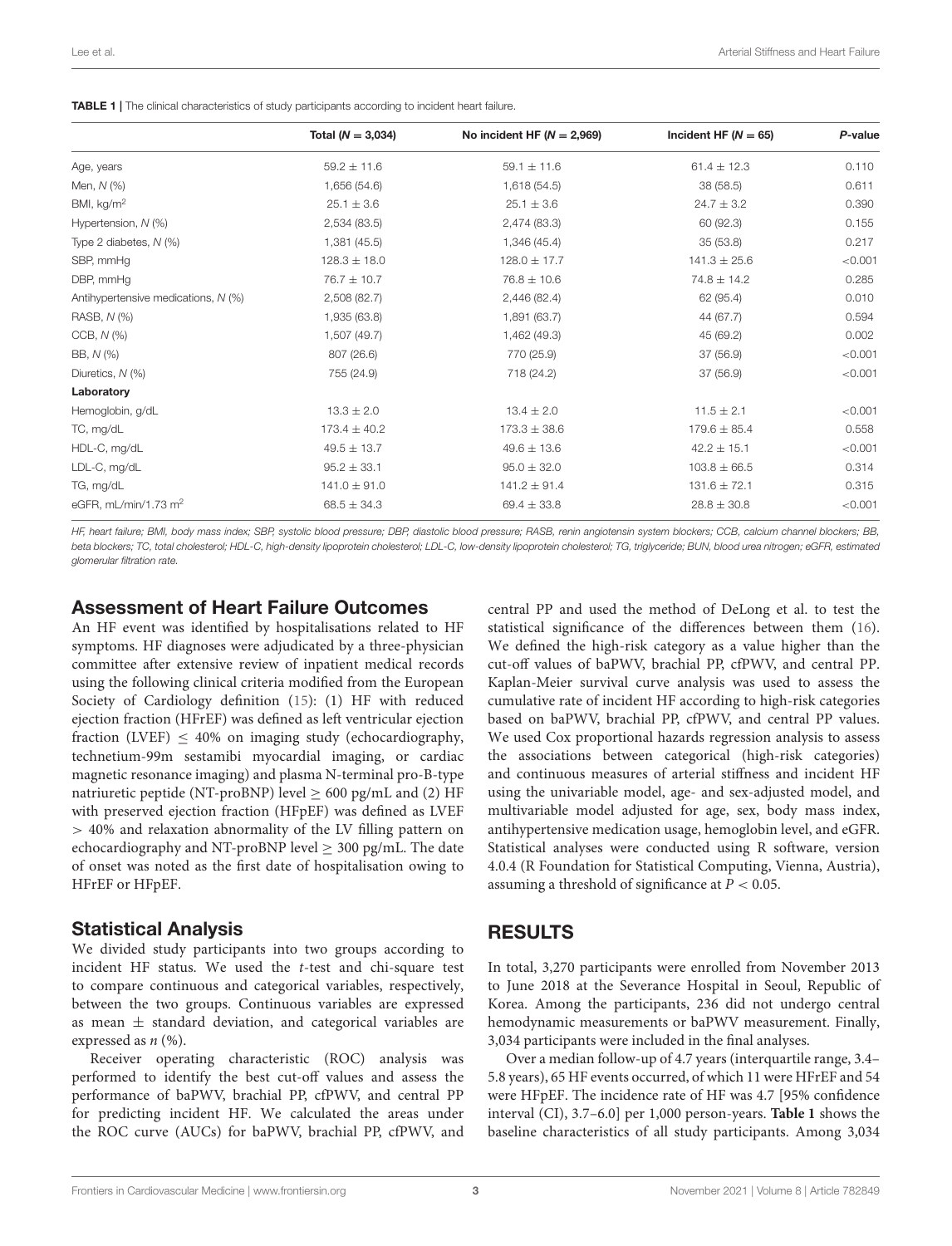

<span id="page-3-0"></span>participants, the average age was  $59.2 \pm 11.6$  years, 54.6% of the participants were men, and 83.5 and 45.5% had hypertension and diabetes, respectively. Participants with incident HF had higher systolic BP than those without incident HF, despite a higher rate of antihypertensive drug use. Based on the laboratory findings, we found that participants with incident HF had lower levels of hemoglobin and high-density lipoprotein cholesterol and lower eGFR than those without.

Results of the ROC curve analysis of the association between arterial stiffness measures and incident HF are shown in **[Figure 1](#page-3-0)**. According to the ROC curve of baPWV, the AUC was 0.555 (95% CI, 0.474–0.636) and best cut-off value was 1,835 cm/s for prediction of incident HF. However, the AUCs of brachial PP, cfPWV and central PP were 0.700 (95% CI, 0.625–0.774), 0.663 (95% CI, 0.593–0.733) and 0.718 (95% CI, 0.650–0.787), respectively. The AUC of baPWV ( $P < 0.001$ ), cfPWV ( $P = 0.003$ ) or central PP ( $P < 0.001$ ) was larger than that of baPWV. There was no difference in the AUCs between brachial PP and cfPWV  $(P = 0.292)$ , the AUCs between brachial PP and central PP  $(P = 0.445)$ , and the AUCs between brachial PP and central PP ( $P = 0.145$ ). The ROC curve analysis revealed that brachial PP of 55 mmHg, cfPWV of 8.8 m/s and central PP of 49 mmHg were cut-off values with the highest sensitivity and specificity for predicting incident HF.

**[Table 2](#page-4-0)** presents the arterial stiffness measures and central hemodynamic parameters according to incident HF. Although there was no difference in baPWV between the two groups, the proportion of participants who had baPWV  $> 1,835$  cm/s was higher among those with incident HF than among those without incident HF. In contrast, brachial PP was significantly different between two groups. There a higher proportion of participants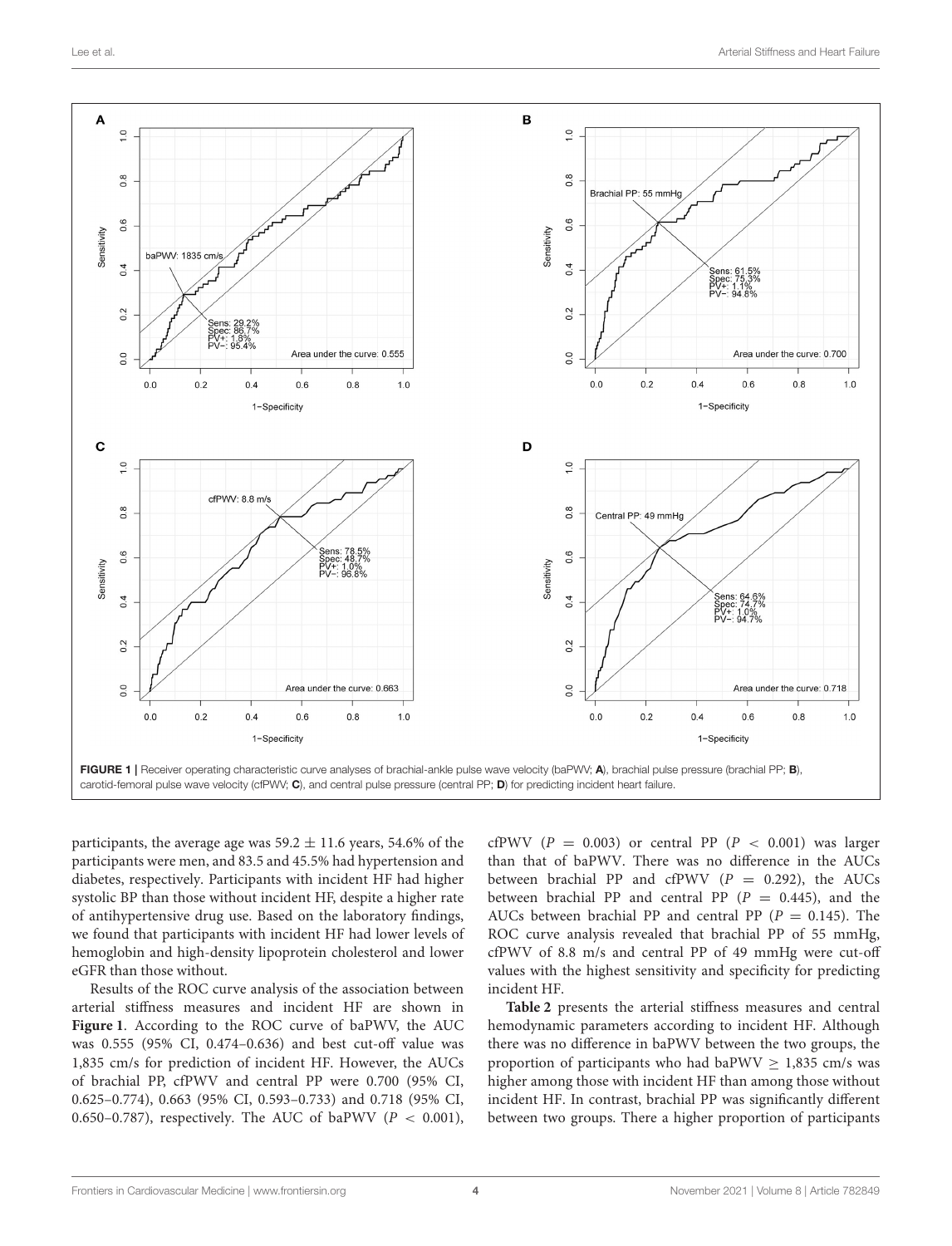<span id="page-4-0"></span>

|  | <b>TABLE 2</b>   The arterial stiffness measures and central hemodynamic parameters according to incident heart failure. |
|--|--------------------------------------------------------------------------------------------------------------------------|
|--|--------------------------------------------------------------------------------------------------------------------------|

|                                   | Total ( $N = 3,034$ ) | No incident HF $(N = 2,969)$ | Incident HF ( $N = 65$ ) | P-value |
|-----------------------------------|-----------------------|------------------------------|--------------------------|---------|
| baPWV, cm/s                       | $1.521.1 \pm 322.9$   | $1.520.2 \pm 321.0$          | $1.561.3 \pm 401.0$      | 0.415   |
| baPWV $> 1,835$ cm/s, N (%)       | 480 (15.8)            | 396 (13.3)                   | 19 (29.2)                | < 0.001 |
| Brachial PP, mmHg                 | $52.6 \pm 11.7$       | $52.3 \pm 11.5$              | $63.2 \pm 16.9$          | < 0.001 |
| Brachial PP $> 55$ mmHg, N $(\%)$ | 1,126(37.1)           | 1,083 (36.5)                 | 43 (66.2)                | < 0.001 |
| cfPWV. m/s                        | $9.5 \pm 2.4$         | $9.4 \pm 2.4$                | $11.0 \pm 3.1$           | < 0.001 |
| cfPWV $> 8.8$ m/s, N (%)          | 1,002(33.0)           | 1,581 (53.3)                 | 51 (78.5)                | < 0.001 |
| Central SBP, mmHg                 | $118.8 \pm 18.9$      | $118.5 \pm 18.6$             | $132.8 \pm 25.5$         | < 0.001 |
| Central DBP, mmHg                 | $75.6 \pm 10.5$       | $75.6 \pm 10.5$              | $76.2 \pm 12.7$          | 0.704   |
| Augmentation index                | $27.1 \pm 12.6$       | $27.0 \pm 12.6$              | $29.8 \pm 11.7$          | 0.079   |
| Central PP, mmHg                  | $43.2 \pm 14.1$       | $42.9 \pm 13.8$              | $56.6 \pm 19.9$          | < 0.001 |
| Central $PP > 49$ mmHq, N $(\%)$  | 793 (26.1)            | 818 (27.6)                   | 43 (66.2)                | < 0.001 |

*HF, heart failure; baPWV, brachial ankle pulse wave velocity; cfPWV, carotid femoral pulse wave velocity; PP, pulse pressure.*

with brachial PP  $\geq$  55 mmHg among participants with incident HF than among those without HF.

#### **DISCUSSION**

In terms of central hemodynamic parameters, cfPWV was significantly higher in participants with incident HF than in those without incident HF. The proportion of participants with cfPWV  $\geq$  8.8 m/s was also higher among those with incident HF than among those without incident HF. Additionally, participants with incident HF had higher central PP than those without incident HF. There was a higher proportion of participants with central PP  $\geq$  49 mmHg among participants with incident HF than among those without HF.

Participants with high-risk category of arterial stiffness were older, had higher rates of diabetes, higher blood pressure, and more reduced renal function than participant with lowrisk category (**[Supplementary Tables 1](#page-7-16)**–**[4](#page-7-16)**). We analysed the associations of high-risk categories of arterial stiffness with incident HF. In the unadjusted analyses, baPWV  $\geq$  1,835 cm/s, brachial PP  $\geq$  55 mmHg, cfPWV  $\geq$  8.8 m/s, and central PP  $\geq$  49 mmHg were associated with the risk of incident HF (all, P < 0.05; **[Figure 2](#page-5-0)**; **[Table 3](#page-5-1)**). In the age- and sex-adjustment model, baPWV  $> 1,835$  cm/s, brachial PP  $> 55$  mmHg, cfPWV  $\geq$  8.8 m/s, and higher central PP  $\geq$  49 mmHg were associated with incident HF (all, P < 0.05; **[Table 3](#page-5-1)**). There was significant association of cfPWV  $> 8.8$  m/s and central PP  $> 49$  mmHg with incident HF even after adjusting for additional covariates, except baPWV  $\geq$  1,835 cm/s and brachial PP  $\geq$  55 mmHg (**[Table 3](#page-5-1)**).

We analysed the association between arterial stiffness measures as continuous variables and incident HF. In the unadjusted models, brachial PP, cfPWV and central PP were significantly associated with the risk of incident HF, but baPWV was not. These associations were slightly attenuated but remained in the age- and sex-adjustment model and in the additional adjustment model (**[Table 3](#page-5-1)**). Additionally, we performed a sensitivity analysis in participants with ABI > 0.9 because baPWV may not be reliable in participants with significant peripheral artery stenosis. In this analysis, baPWV was not associated with the risk of HF, and cfPWV showed a weak association (**[Supplementary Table 5](#page-7-16)**).

In this study, brachial PP, cfPWV and central PP were higher in those with incident HF than in those without incident HF, but baPWV was not different between the two groups. However, there were more participants with high-risk category of each arterial stiffness measure among those with incident HF than among those without incident HF. When several covariates were adjusted, cfPWV  $\geq$  8.8 m/s and central PP  $\geq$  49 mmHg were significantly associated with incident HF. In previous studies, baPWV > 1,800 cm/s, brachial PP  $\geq$  55 mmHg, cfPWV > 10 m/s, and central PP > 50 mmHg were defined as high risk for cardiovascular events [\(10,](#page-7-9) [17–](#page-7-17)[19\)](#page-7-18), and our results were not markedly different from them. As a continuous variable for each index, the risk of incident HF increased as brachial PP, cfPWV and central PP increased, except for baPWV. Therefore, through this study, we revealed that arterial stiffness is an independent risk factor for HF, and among the indices of arterial stiffness, measures representing central hemodynamics and brachial PP were more relevant for incident HF than baPWV.

cfPWV has been studied considerably in Europe and the United States, and a significant amount of clinical data have been accumulated; thus, it is considered a gold-standard measurement of arterial stiffness [\(20\)](#page-7-19). In contrast, baPWV has been mainly studied in Asia, especially Japan [\(21\)](#page-7-20). Although baPWV lacks large-scale and long-term study data compared to cfPWV, it has been extensively studied recently. The two measures differ methodologically. In the case of cfPWV, the carotid and femoral artery pulses are measured using tonometry and calculated using the time difference between the two pulses. In contrast, for baPWV, the pulses of the brachial artery and the ankle artery are measured, and the time difference between the two pulses is used to calculate pulse wave velocity (PWV). Therefore, cfPWV is considered to represent aortic stiffness, whereas baPWV represents both aortic stiffness and peripheral arterial stiffness [\(22\)](#page-7-21). In a community-based cohort study of 2,287 patients, cfPWV and baPWV showed a strong positive association, and the two indices were nearly equivalent for predicting the presence of coronary artery disease and stroke [\(22\)](#page-7-21). Nevertheless, the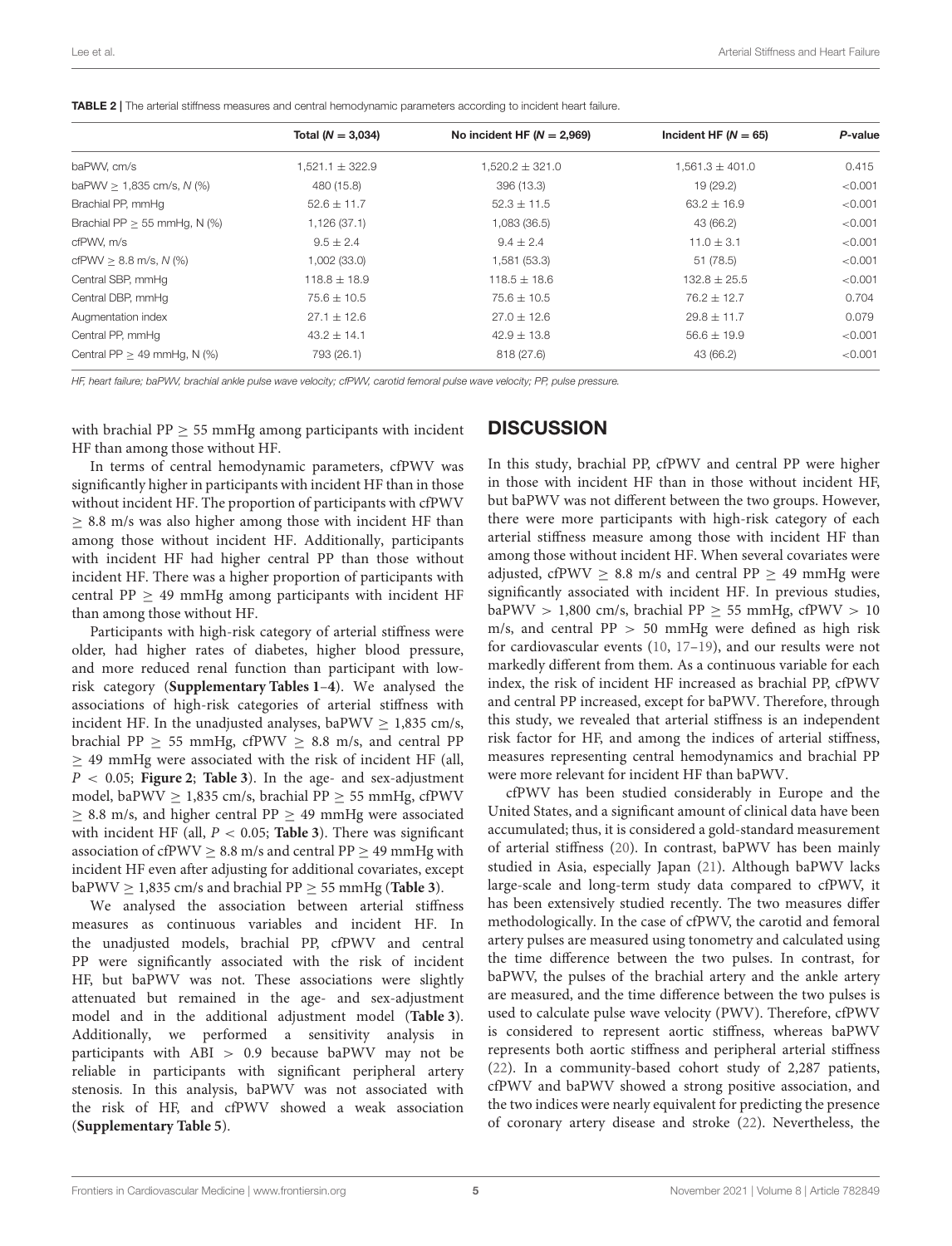

<span id="page-5-1"></span><span id="page-5-0"></span>

|                              | Univariable model   |         | Age- and sex-adjusted |         | Multivariable model |         |
|------------------------------|---------------------|---------|-----------------------|---------|---------------------|---------|
|                              | <b>HR (95% CI)</b>  | P-value | HR (95% CI)           | P-value | HR (95% CI)         | P-value |
| <b>Categorical variables</b> |                     |         |                       |         |                     |         |
| baPWV $> 1,835$ cm/s         | $2.69(1.57 - 4.59)$ | < 0.001 | $2.54(1.44 - 4.48)$   | 0.001   | 1.48 (0.82-2.67)    | 0.197   |
| Brachial $PP > 55$ mmHq      | $3.39(2.03 - 5.67)$ | < 0.001 | $3.43(2.02 - 5.82)$   | < 0.001 | $1.73(0.95 - 3.14)$ | 0.073   |
| cfPWV > 8.8 m/s              | $3.21(1.78 - 5.80)$ | < 0.001 | $3.18(1.70 - 5.93)$   | < 0.001 | $2.01(1.02 - 3.95)$ | 0.043   |
| Central $PP > 49$ mmHq       | $4.86(2.91 - 8.13)$ | < 0.001 | $5.15(2.30 - 8.85)$   | < 0.001 | $3.07(1.68 - 5.64)$ | < 0.001 |
| Continuous variables*        |                     |         |                       |         |                     |         |
| baPWV. cm/s                  | $1.13(0.90 - 1.43)$ | 0.293   | 1.06 (0.82-1.37)      | 0.644   | $0.83(0.63 - 1.10)$ | 0.198   |
| Brachial PP, mmHq            | 1.92 (1.62-2.28)    | < 0.001 | 1.93 (1.62-2.29)      | < 0.001 | $1.48(1.19 - 1.84)$ | < 0.001 |
| cfPWV. m/s                   | 1.62 (1.36-1.93)    | < 0.001 | 1.63 (1.35-1.97)      | < 0.001 | $1.29(1.02 - 1.63)$ | 0.032   |
| Central PP, mmHq             | 1.85 (1.57-2.17)    | < 0.001 | 1.88 (1.59-2.22)      | < 0.001 | $1.44(1.17-1.78)$   | < 0.001 |

\**HR for incident HF expressed per standard deviation increment in each measure. SD for each measure were as follows: baPWV SD* = *322.9 cm/s, brachial PP SD* = *11.7 mmHg, cfPWV SD* = *2.4 m/s, central PP SD* = *14.1 mmHg.*

*Multivariable model adjusted for age, sex, body mass index, diabetes, mean blood pressure, hypertensive medication usage, hemoglobin level, and estimated glomerular filtration rate. HR, hazard ratio; CI, confidence interval; baPWV, brachial ankle pulse wave velocity; cfPWV, carotid femoral pulse wave velocity; PP, pulse pressure; SD, standard deviation.*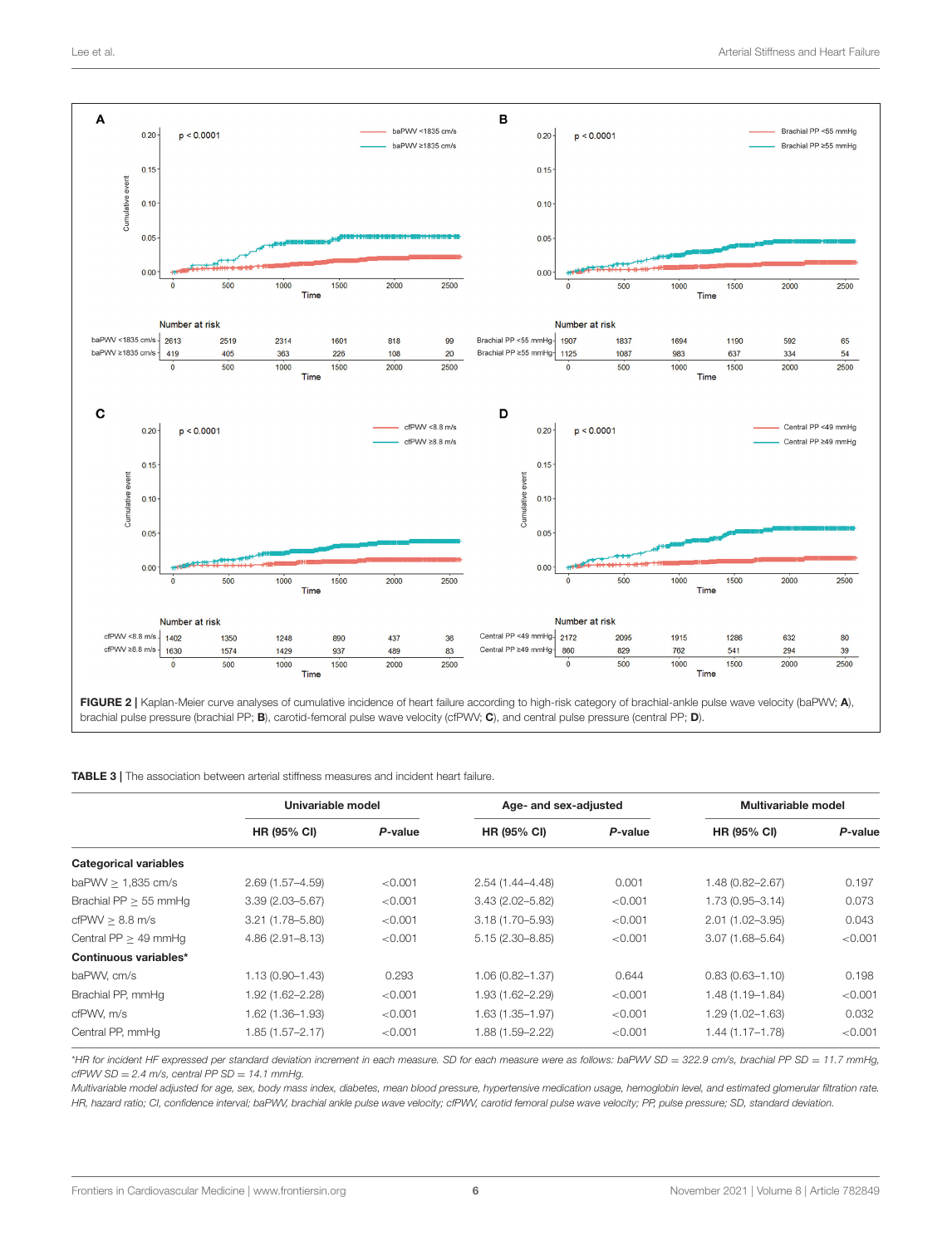relationship between HF and arterial stiffness has been studied for only cfPWV.

However, a recent study on the relationship of baPWV with LV remodelling and diastolic dysfunction was published. In 202 untreated hypertensive patients, baPWV was significantly associated with parameters of LV remodelling and diastolic function, and it predicted diastolic dysfunction well [\(23\)](#page-7-22). Although this study did not examine the association of baPWV with HF, it suggests that baPWV contributes to the development of HF, as LV remodelling and diastolic dysfunction in hypertensive patients are considered to be the first steps leading to HF.

Our study showed that indices such as cfPWV and central PP related to central hemodynamics were more closely related to HF than baPWV. This is probably because cfPWV or central PP is a representative index that better represents the hemodynamic burden on the LV in the pathophysiologic aspect of the development of HF. In a small study, central systolic BP and central PP were more strongly associated with LV diastolic dysfunction than baPWV [\(24\)](#page-7-23).

Study findings on the relationship between central hemodynamic parameters and incident HF are conflicting [\(6,](#page-7-5) [7,](#page-7-6) [25\)](#page-8-0). In Connie et al.'s study, both cfPWV and central PP were associated with incident HF in the age- and sex-adjusted model, but there was no statistical significance in the association between central PP and incident HF in a multivariable model that included several cardiovascular risk factors [\(6\)](#page-7-5). In contrast, in our study, the association between central PP and incident HF was clear even in the model adjusted for multiple covariates. Connie et al. analysed the Framingham cohort study sample, whereas the cohort used in our study was hospital-based and had a relatively higher risk of CVD than the Framingham cohort. This can be supported by the fact that our study cohort had a higher rate of antihypertensive drug use and a higher prevalence of diabetes, although their age was younger than that of the Framingham cohort.

It is unclear whether central PP or cfPWV is more predictive of the occurrence of CVD. Although PP is considered a surrogate marker of arterial stiffness, aortic PWV and peripheral pressure wave reflection are the two main determinants of central PP. Although one study showed that both central PP and cfPWV were associated with renal microvascular damage, in a model that considered both, only central PP was an independent factor for determining changes in renal hemodynamics [\(26\)](#page-8-1). There is often a mismatch between PP and PWV, and the Framingham offspring cohort analysed the relative contribution of PP and PWV to CVD. Patients with high central PP and high cfPWV had the highest cardiovascular risk. However, cfPWV was more likely to be involved in left ventricular hypertrophy and incident CVD than central PP [\(27\)](#page-8-2). In our study, central PP showed a significant association with the risk of HF in both the categorical variable analysis model and the continuous variable analysis model. In contrast, cfPWV showed an association in the continuous variable model. Since there was no difference in the AUC of the ROC curves for incident HF in cfPWV and central PP, it is difficult to conclude which of the two indices is superior for predicting HF even in our study.

Brachial PP is the simplest measure of arterial stiffness. The association between brachial PP and the risk of HF has been known in the elderly population [\(11\)](#page-7-10). In our study, brachial PP showed a close relationship with incident HF, and the AUC value for incident HF in brachial PP was comparable to that of cfPWV or central PP. Although brachial PP and baPWV are highly correlated indices [\(28\)](#page-8-3), it was confirmed through this study that brachial PP is a superior index for predicting heart failure compared to baPWV. It may be because PP well reflects the afterload along with arterial stiffness. Since central aorta is located close to the target organ, it is thought that central PP has a stronger effect on the target organ damage and the development of cardiovascular disease than brachial PP [\(29\)](#page-8-4). However, in our study, brachial PP was associated with the risk of HF to a degree very similar to that of central PP. This may be due to the characteristics of our study participants. Pressure amplification (peripheral/central pulse pressure ratio) is high in younger people, but pressure amplification is reduced in older people or people with advanced arterial stiffness [\(30\)](#page-8-5).

This study had some limitations. First, since this cohort mainly included hypertensive or diabetic patients with target organ damage, and asymptomatic atherosclerotic CVD, the risk of cardiovascular disease was higher than that of general population [\(31,](#page-8-6) [32\)](#page-8-7). The 10-year atherosclerotic CVD risk calculated by the pooled cohort equation was 15% on average. Therefore, the results of our study must be cautiously applied to the general population. In particular, most of those who progressed to HF had poor renal function at baseline. It seems to be natural because chronic kidney disease is an independent risk factor for HF [\(33\)](#page-8-8). Nevertheless, this study showed that cfPWV and central PP were associated with the development of HF in the multivariable model including renal function, which is similar to previous findings [\(7\)](#page-7-6). Second, despite the follow-up period of ∼4 years, the number of individuals who developed HF was smaller than expected. This may be because we limited incident HF events to only HF hospitalisation to clarify the adjudication through the retrospective chart review. Heart failure is a clinical syndrome and its definition is ambiguous and not standardised. Therefore, we used modified criteria with an increased cut-off for NT-proBNP levels in the European Society of Cardiology definition [\(15\)](#page-7-14). Because the NT-proBNP level supporting hospitalisation for heart failure is presented as 300 pg/mL in the European Society of Cardiology position paper [\(34\)](#page-8-9). Third, as this hospital-based cohort study recruited patients from a single tertiary centre, most of the study individuals regularly visited outpatient clinics and were being managed for underlying cardiovascular risk factors. Although this study could not reflect the natural relationship between arterial stiffness measures and incident HF, its results are valuable in realworld clinical practise and applicable to patients with high cardiovascular risk.

In conclusion, among arterial stiffness indices, brachial PP, cfPWV, and central PP were better predictors of HF than baPWV. Brachial PP or central hemodynamic measures may help in risk stratification for the development of HF in patients at high cardiovascular risk.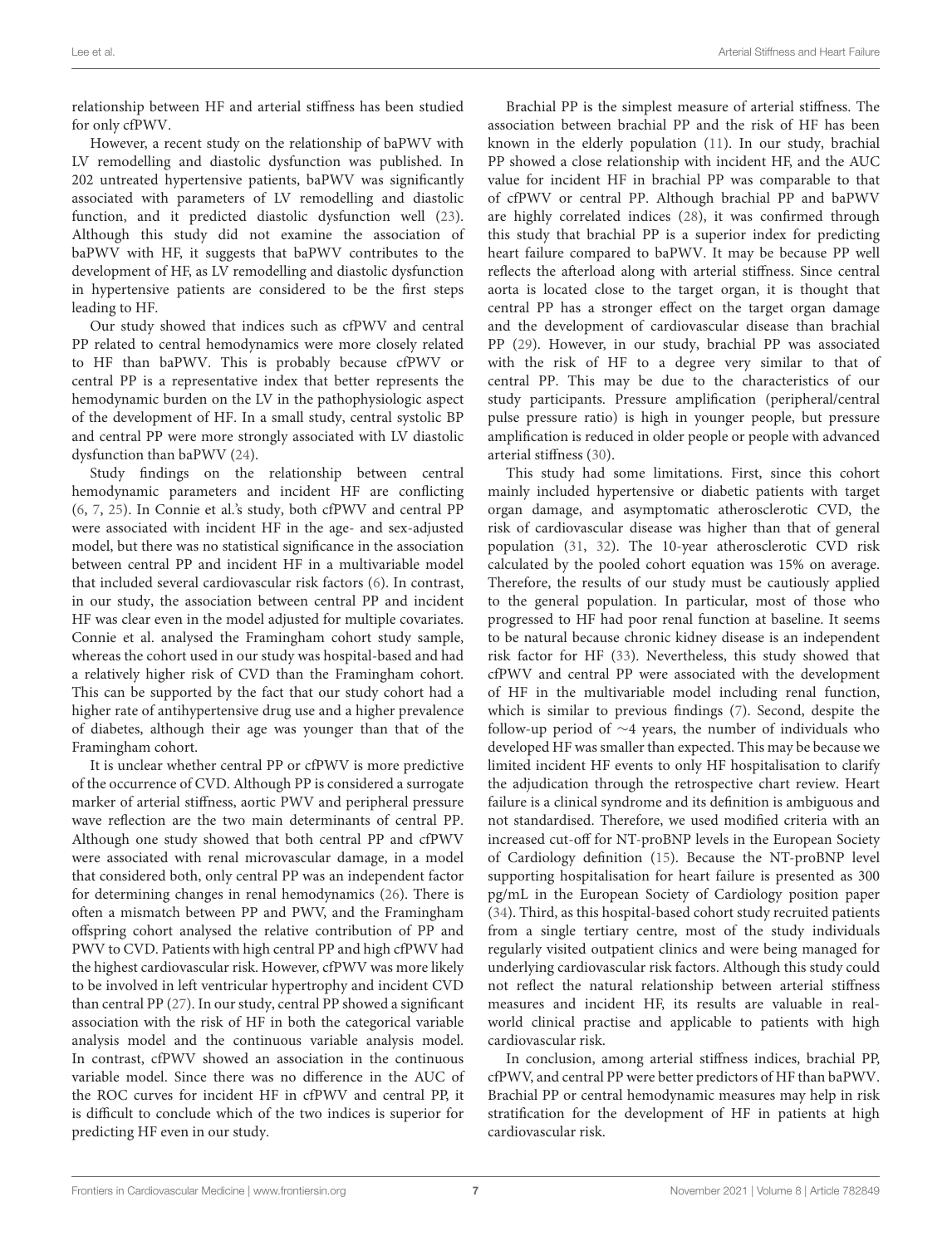## DATA AVAILABILITY STATEMENT

The raw data supporting the conclusions of this article will be made available by the authors, without undue reservation.

## ETHICS STATEMENT

The studies involving human participants were reviewed and approved by Yonsei University Health System Clinical Trial Center. The patients/participants provided their written informed consent to participate in this study.

## AUTHOR CONTRIBUTIONS

CJL: conceptualisation, funding acquisition, and writing—original draught. MY, JH, and SP: data curation. SP, S-HL, and S-MK: supervision. JO and S-MK: validation.

## **REFERENCES**

- <span id="page-7-0"></span>1. Groenewegen A, Rutten FH, Mosterd A, Hoes AW. Epidemiology of heart failure. Eur J Heart Fail. (2020) 22:1342–56. doi: [10.1002/ejhf.1858](https://doi.org/10.1002/ejhf.1858)
- <span id="page-7-1"></span>2. Taylor CJ, Ordóñez-Mena JM, Roalfe AK, Lay-Flurrie S, Jones NR, Marshall T, et al. Trends in survival after a diagnosis of heart failure in the United Kingdom 2000-2017: population based cohort study. Bmj. (2019) 364:l223. doi: [10.1136/bmj.l223](https://doi.org/10.1136/bmj.l223)
- <span id="page-7-2"></span>3. Tanai E, Frantz S. Pathophysiology of heart failure. Compr Physiol. (2015) 6:187–214. doi: [10.1002/cphy.c140055](https://doi.org/10.1002/cphy.c140055)
- <span id="page-7-3"></span>4. Ikonomidis I, Aboyans V, Blacher J, Brodmann M, Brutsaert DL, Chirinos JA, et al. The role of ventricular-arterial coupling in cardiac disease and heart failure: assessment, clinical implications and therapeutic interventions. A consensus document of the European Society of Cardiology Working Group on Aorta & Peripheral Vascular Diseases, European Association of Cardiovascular Imaging, and Heart Failure Association. Eur J Heart Fail. (2019) 21:402–24. doi: [10.1002/ejhf.1436](https://doi.org/10.1002/ejhf.1436)
- <span id="page-7-4"></span>5. Borlaug BA, Kass DA. Ventricular-vascular interaction in heart failure. Heart Fail Clin. (2008) 4:23–36. doi: [10.1016/j.hfc.2007.10.001](https://doi.org/10.1016/j.hfc.2007.10.001)
- <span id="page-7-5"></span>6. Tsao CW, Lyass A, Larson MG, Levy D, Hamburg NM, Vita JA, et al. Relation of central arterial stiffness to incident heart failure in the community. J Am Heart Assoc. (2015) 4:e002189. doi: [10.1161/JAHA.115.002189](https://doi.org/10.1161/JAHA.115.002189)
- <span id="page-7-6"></span>7. Chirinos JA, Khan A, Bansal N, Dries DL, Feldman HI, Ford V, et al. Arterial stiffness, central pressures, and incident hospitalized heart failure in the chronic renal insufficiency cohort study. Circ Heart Fail. (2014) 7:709–16. doi: [10.1161/CIRCHEARTFAILURE.113.001041](https://doi.org/10.1161/CIRCHEARTFAILURE.113.001041)
- <span id="page-7-7"></span>8. Podolec P, Kopeć G, Podolec J, Wilkołek P, Krochin M, Rubiś P, et al. Aortic pulse wave velocity and carotid-femoral pulse wave velocity: similarities and discrepancies. Hypertens Res. [\(2007\) 30:1151–8. doi: 10.1291/hypres.](https://doi.org/10.1291/hypres.30.1151) 30.1151
- <span id="page-7-8"></span>9. Kim HL, Lim WH, Seo JB, Kim SH, Zo JH, Kim MA. Prognostic value of arterial stiffness according to the cardiovascular risk profiles. J Hum Hypertens. (2020) doi: [10.1038/s41371-020-00441-z.](https://doi.org/10.1038/s41371-020-00441-z) [Epub ahead of print].
- <span id="page-7-9"></span>10. Roman MJ, Devereux RB, Kizer JR, Okin PM, Lee ET, Wang W, et al. High central pulse pressure is independently associated with adverse cardiovascular outcome the strong heart study. J Am Coll Cardiol. (2009) 54:1730–4. doi: [10.1016/j.jacc.2009.05.070](https://doi.org/10.1016/j.jacc.2009.05.070)
- <span id="page-7-10"></span>11. Chae CU, Pfeffer MA, Glynn RJ, Mitchell GF, Taylor JO, Hennekens CH. Increased pulse pressure and risk of heart failure in the elderly. JAMA. (1999) 281:634–9. doi: [10.1001/jama.281.7.634](https://doi.org/10.1001/jama.281.7.634)
- <span id="page-7-11"></span>12. Weber T, Auer J, O'Rourke MF, Kvas E, Lassnig E, Berent R, et al. Arterial stiffness, wave reflections, and the risk of coronary artery disease. Circulation. (2004) 109:184–9. doi: [10.1161/01.CIR.0000105767.94169.E3](https://doi.org/10.1161/01.CIR.0000105767.94169.E3)

S-MK: writing—review and editing. All authors contributed to the article and approved the submitted version.

#### FUNDING

This work was supported by the National Research Foundation of Korea grant funded by the Korean government (MSIT) (Grant Number 2020R1C1C1013627).

## ACKNOWLEDGMENTS

We would like to thank Editage [\(www.editage.co.kr\)](http://www.editage.co.kr) for English language editing.

## SUPPLEMENTARY MATERIAL

<span id="page-7-16"></span>The Supplementary Material for this article can be found [online at: https://www.frontiersin.org/articles/10.3389/fcvm.](https://www.frontiersin.org/articles/10.3389/fcvm.2021.782849/full#supplementary-material) 2021.782849/full#supplementary-material

- <span id="page-7-12"></span>13. Weber T, O'Rourke MF, Ammer M, Kvas E, Punzengruber C, Eber B. Arterial stiffness and arterial wave reflections are associated with systolic and diastolic function in patients with normal ejection fraction. Am J Hypertens. (2008) 21:1194–202. doi: [10.1038/ajh.2008.277](https://doi.org/10.1038/ajh.2008.277)
- <span id="page-7-13"></span>14. Rajzer MW, Wojciechowska W, Klocek M, Palka I, Brzozowska-Kiszka M, Kawecka-Jaszcz K. Comparison of aortic pulse wave velocity measured by three techniques: Complior, SphygmoCor and Arteriograph. J Hypertens. (2008) 26:2001–7. doi: [10.1097/HJH.0b013e32830a4a25](https://doi.org/10.1097/HJH.0b013e32830a4a25)
- <span id="page-7-14"></span>15. Ponikowski P, Voors AA, Anker SD, Bueno H, Cleland JGF, Coats AJS, et al. 2016 ESC Guidelines for the diagnosis treatment of acute chronic heart failure: the task force for the diagnosis treatment of acute chronic heart failure of the European Society of Cardiology (ESC) Developed with the special contribution of the Heart Failure Association (HFA) of the ESC. Eur Heart J. (2016) 37:2129–200. doi: [10.1093/eurheartj/ehw128](https://doi.org/10.1093/eurheartj/ehw128)
- <span id="page-7-15"></span>16. DeLong ER, DeLong DM, Clarke-Pearson DL. Comparing the areas under two or more correlated receiver operating characteristic curves: a nonparametric approach. Biometrics. (1988) 44:837–45. doi: [10.2307/2531595](https://doi.org/10.2307/2531595)
- <span id="page-7-17"></span>17. Williams B, Mancia G, Spiering W, Agabiti Rosei E, Azizi M, Burnier M, et al. 2018 ESC/ESH Guidelines for the management of arterial hypertension. Eur Heart J. (2018) 39:3021–104. doi: [10.1097/HJH.0000000000001940](https://doi.org/10.1097/HJH.0000000000001940)
- 18. Munakata M. Brachial-ankle pulse wave velocity in the measurement of arterial stiffness: recent evidence and clinical applications. Curr Hypertens Rev. (2014) 10:49–57. doi: [10.2174/157340211001141111160957](https://doi.org/10.2174/157340211001141111160957)
- <span id="page-7-18"></span>19. Asmar R, Vol S, Brisac AM, Tichet J, Topouchian J. Reference values for clinic pulse pressure in a nonselected population. Am J Hypertens. (2001) 14:415–8. doi: [10.1016/S0895-7061\(01\)01284-5](https://doi.org/10.1016/S0895-7061(01)01284-5)
- <span id="page-7-19"></span>20. Determinants of pulse wave velocity in healthy people and in the presence of cardiovascular risk factors: 'establishing normal and reference values'. Eur Heart J. (2010) 31:2338–50. doi: [10.1093/eurheartj/ehq165](https://doi.org/10.1093/eurheartj/ehq165)
- <span id="page-7-20"></span>21. Townsend RR. Arterial stiffness: recommendations and standardization. Pulse. (2017) 4 (Suppl. 1):3–7. doi: [10.1159/000448454](https://doi.org/10.1159/000448454)
- <span id="page-7-21"></span>22. Tanaka H, Munakata M, Kawano Y, Ohishi M, Shoji T, Sugawara J, et al. Comparison between carotid-femoral and brachial-ankle pulse wave velocity as measures of arterial stiffness. J Hypertens. (2009) 27:2022–7. doi: [10.1097/HJH.0b013e32832e94e7](https://doi.org/10.1097/HJH.0b013e32832e94e7)
- <span id="page-7-22"></span>23. Kwak S, Kim HL, In M, Lim WH, Seo JB, Kim SH, et al. Associations of Brachial-Ankle pulse wave velocity with left ventricular geometry and diastolic function in untreated hypertensive patients. Front Cardiovasc Med. (2021) 8:647491. doi: [10.3389/fcvm.2021.647491](https://doi.org/10.3389/fcvm.2021.647491)
- <span id="page-7-23"></span>24. Kim HL, Lim WH, Seo JB, Kim SH, Zo ZH, Kim MA. The comparison of the impact of arterial stiffness and central pressure on left ventricular geometry and diastolic function. Clin Hypertens. (2019) 25:18. doi: [10.1186/s40885-019-0125-9](https://doi.org/10.1186/s40885-019-0125-9)